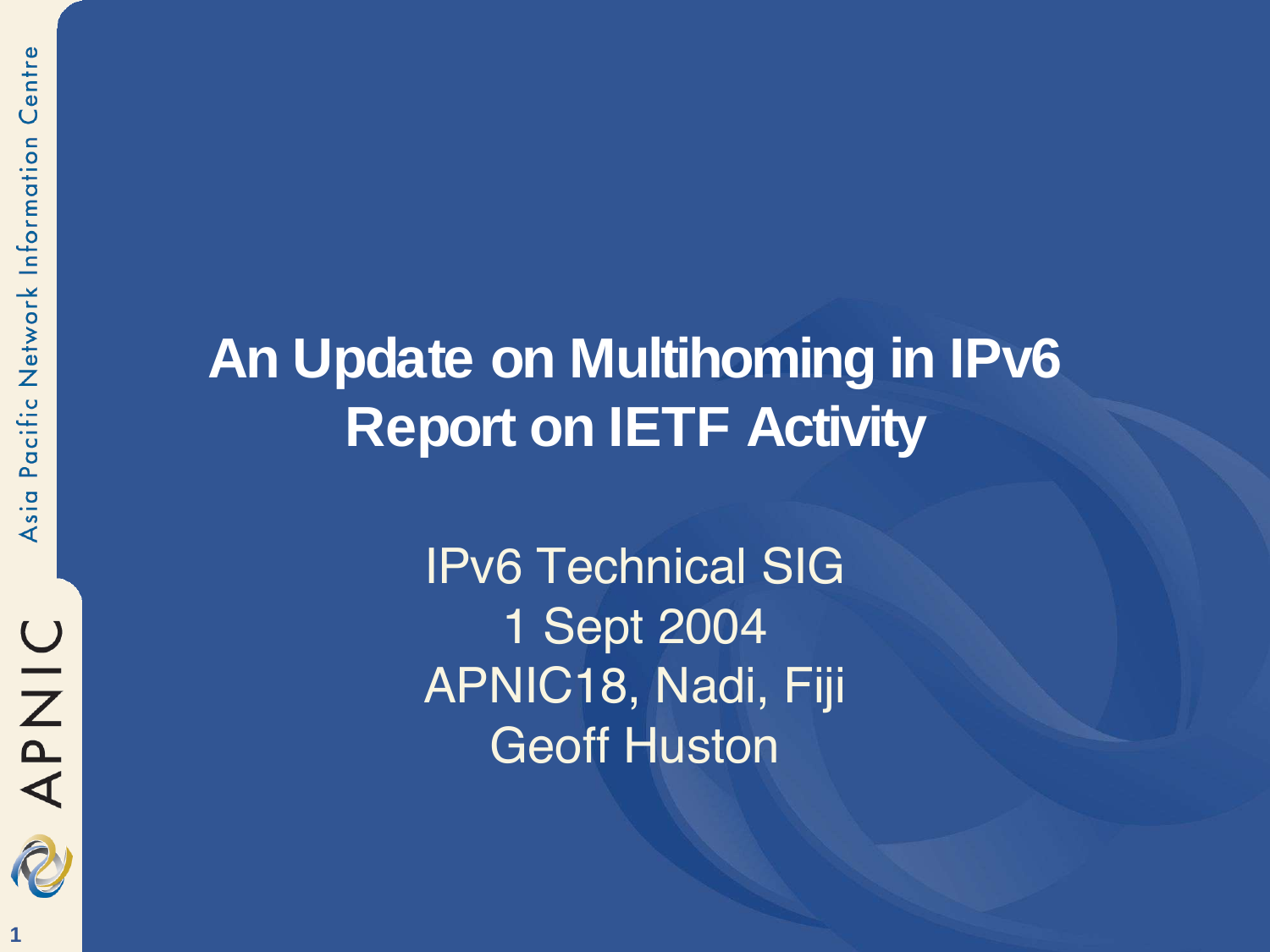#### **Resiliency in IP**

- How do you create a service that's available 100% of the time?
	- Use a server architecture and location environment that uses sufficient resiliency to provide 100% availability
	- Connect to the Internet using a service provider than can provide 100% \_guaranteed\_ availability
- 100% network availability?
	- Multiple connections to a single provider?
		- No there's a single routing state that is vulnerable to failure
	- Multiple Connections to multiple providers
		- More attractive, potentially allowing for failover from one provider to another in the event of various forms of network failure

APNIC

2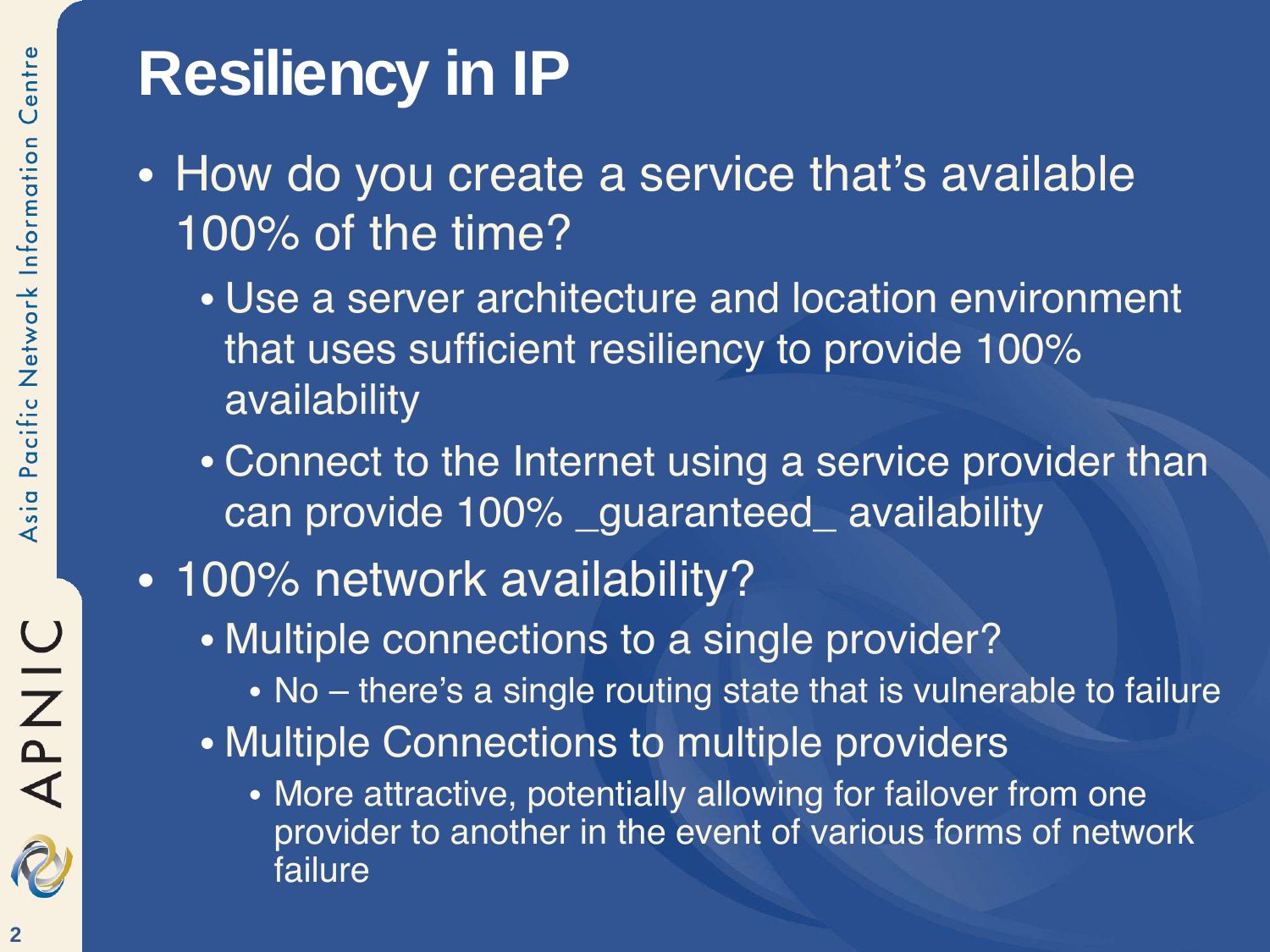

#### **Current approach** Either: •Obtain a local AS •Obtain PI space •Advertise the PI space to all upstream providers •Follow routing Or: •Use PA space fragment from one provider •Advertise the fragment to all other upstream providers •Follow routing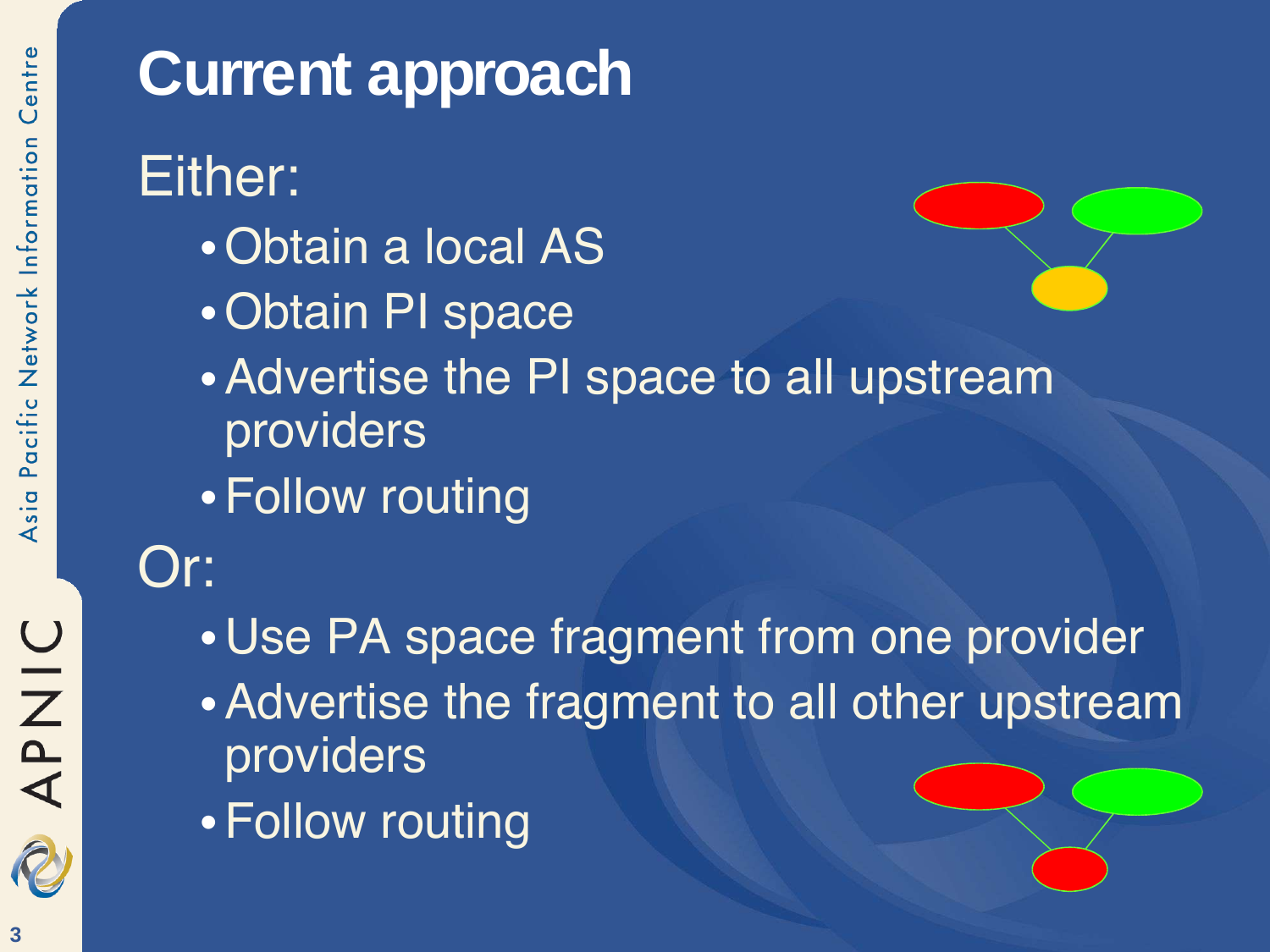#### **The cost of routing**

- This approach adds an additional entry into the routing system for each multihomed end site
- The routing system is not an unbounded system
- Is there an alternative approach that can support multi-homing without imposing a massive load on the routing system?

APNIC

2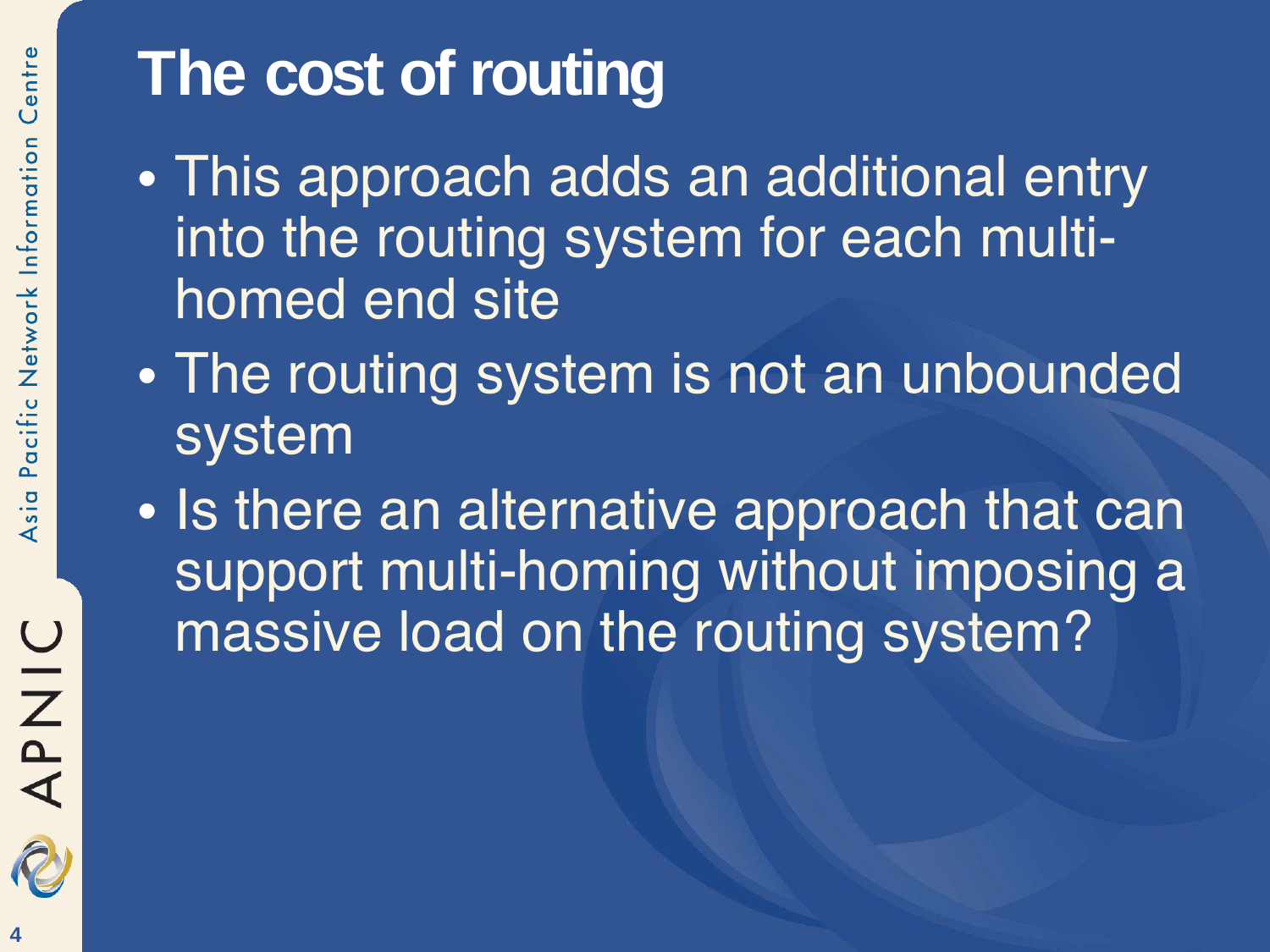#### **What we would like…**



• No additional routing table entry required

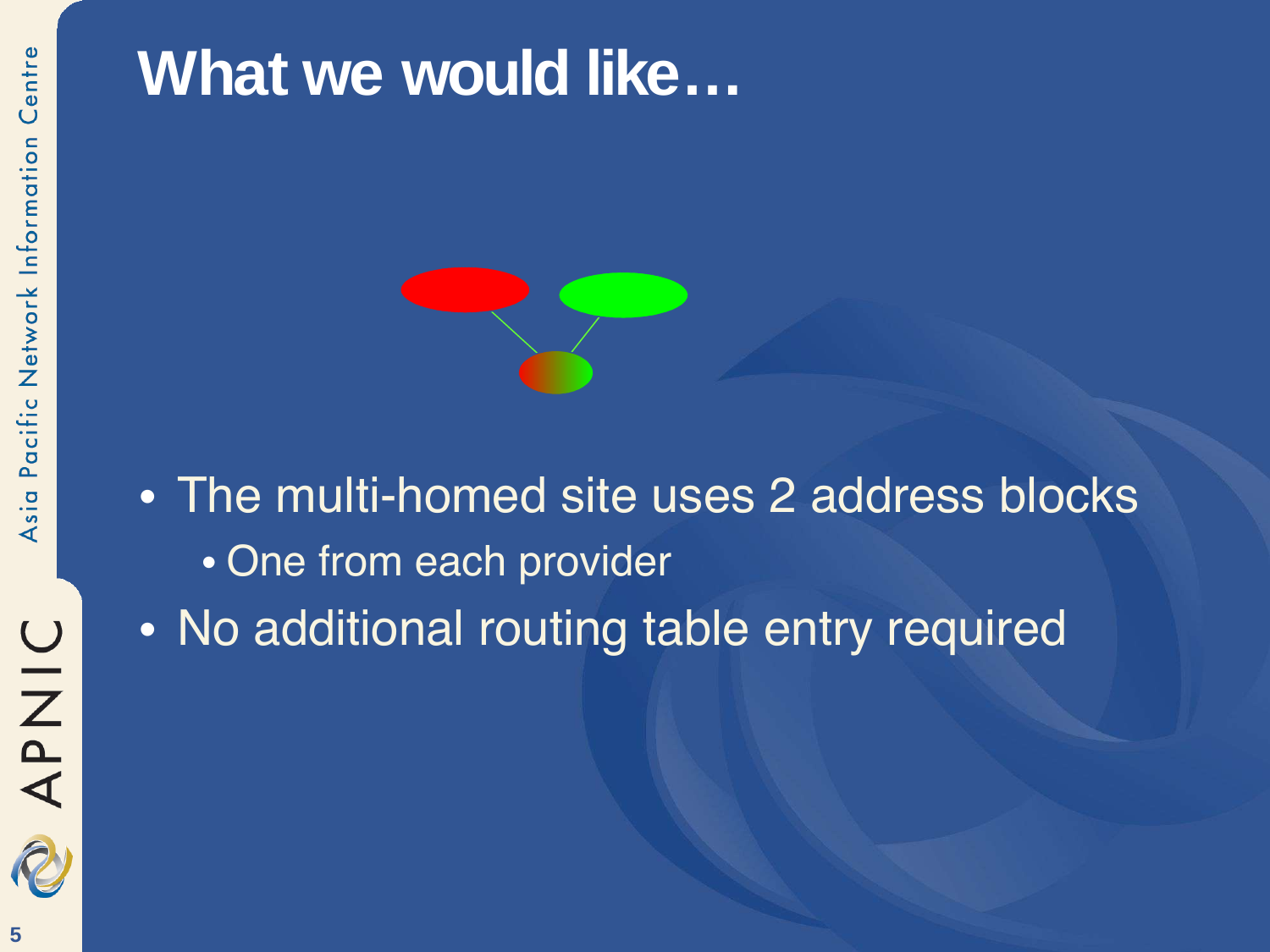## O NIC **6**

#### **The problem space**

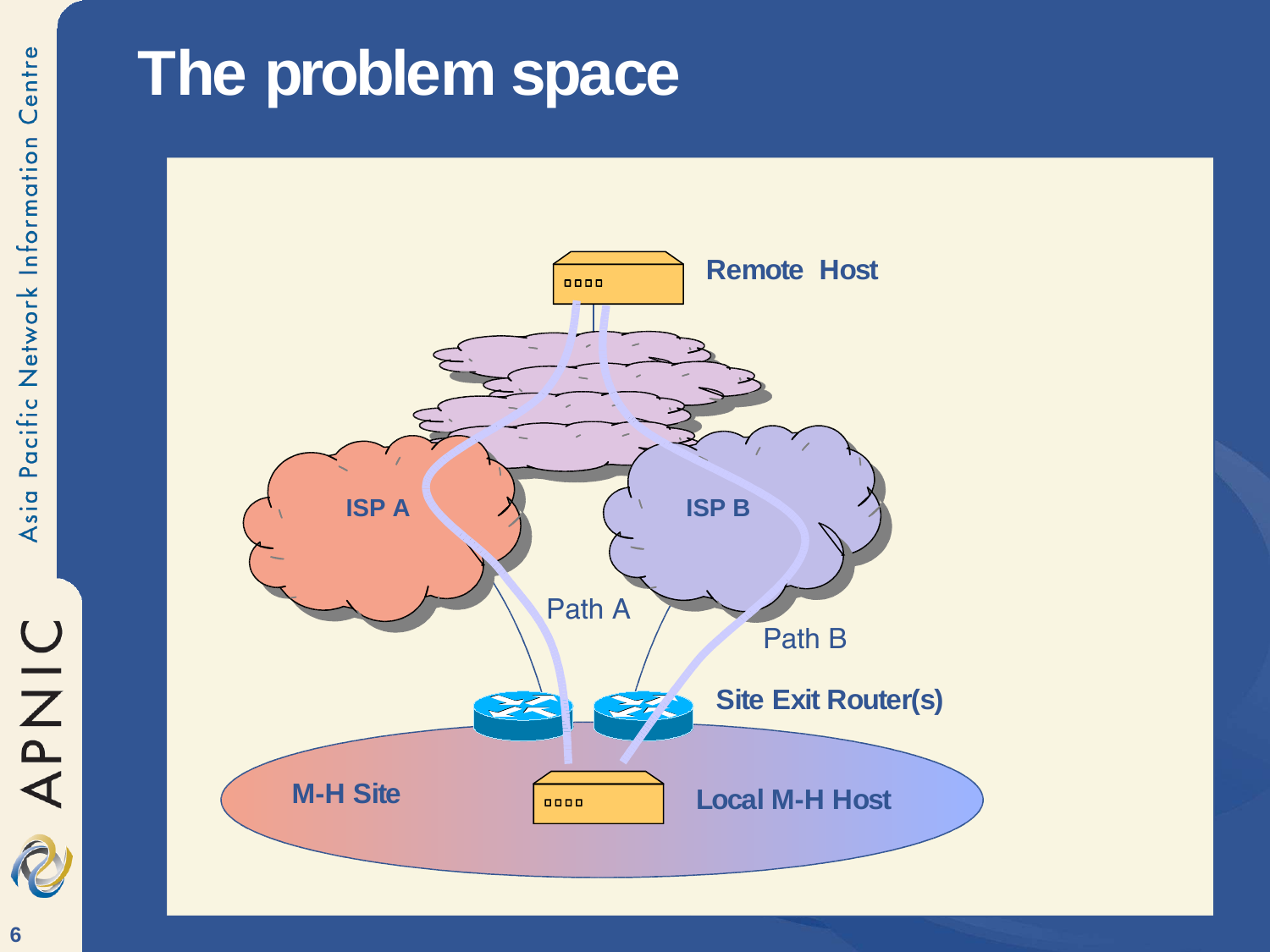#### **Functional goals**

- RFC3582 enumerates the goals as
	- Redundancy
	- Load Sharing
	- Traffic Engineering
	- Policy
	- Simplicity
	- Transport-Layer **Survivability**
	- DNS compatibility
	- Filtering Capability
	- Scaleability
	- Legacy compatibility
- Also we need to think about
	- Interaction with routing
	- Aspects of an ID/Locator split, if used
	- Changes to packets on the wire
	- Names, Hosts, endpoints and the DNS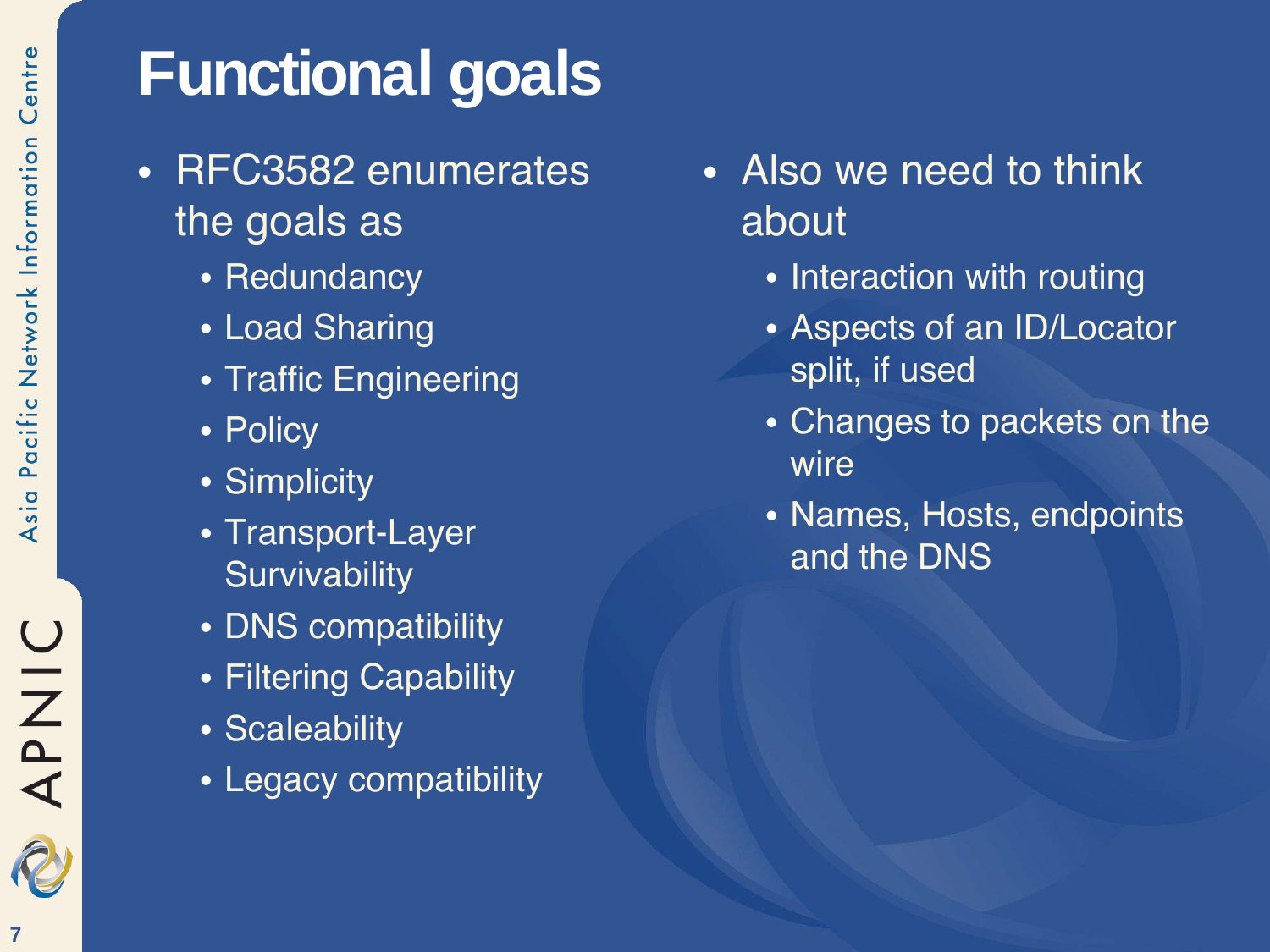#### **But this is not IP as we knew it**

- The IP protocol architecture has made a number of simplifying assumptions
- One major assumption was that IP hosts didn't move!
	- Your IP address is the same as your identity (who)
	- Your IP address is the same as your location (where)
	- Your IP address is used to forward packets to you (how)
- If you want multi-homing to work then your identity (who) must be dynamically mappable to multiple locations (where) and forwarding paths (how)
	- "its still me, but my location address has changed"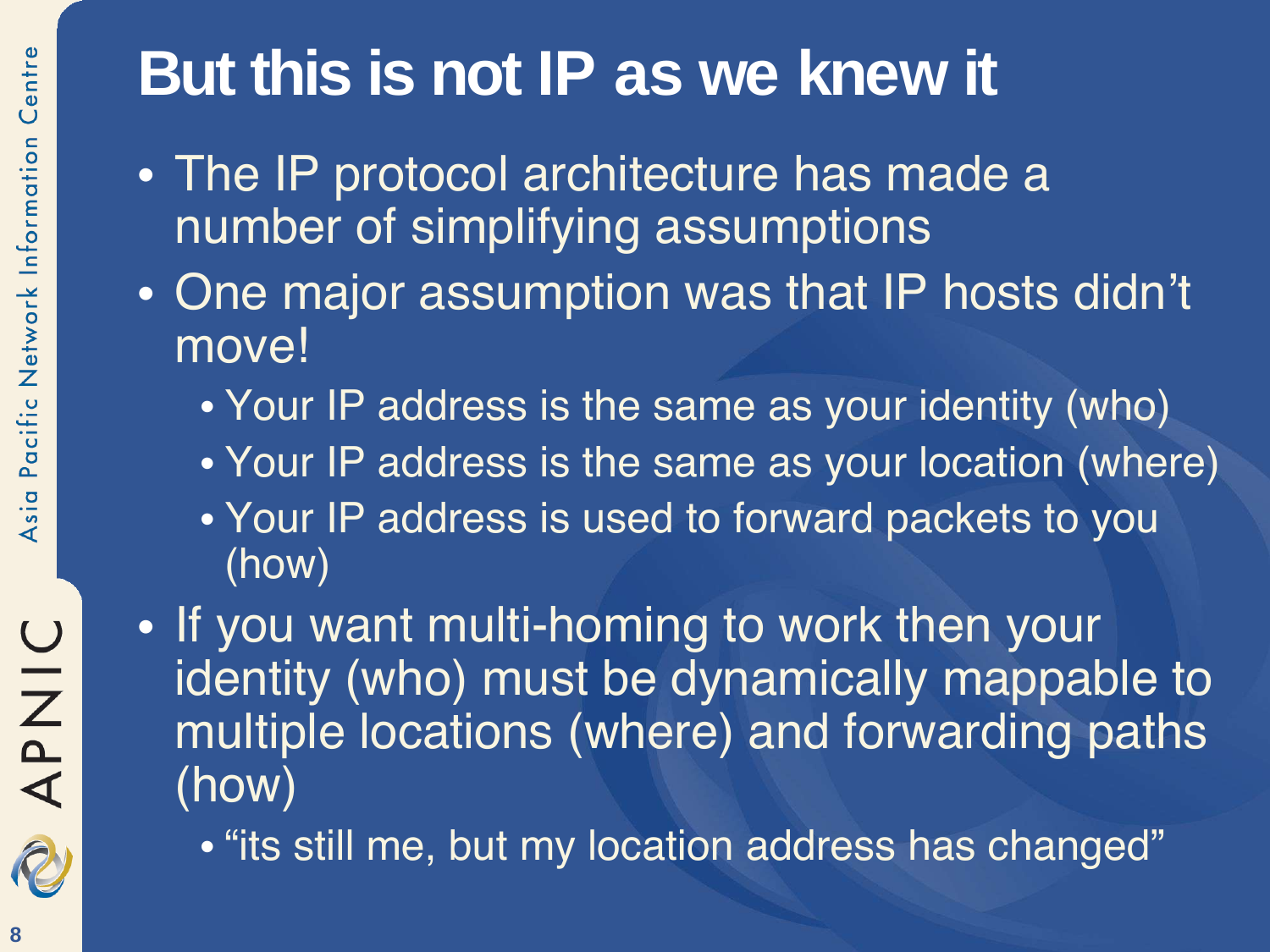#### **The multi-homing plan**

- For multi-homing to work in a scalable fashion then we need to separate the "who" from the "where"
	- **Or, we need to distinguish between the** identity of the endpoint from the networkbased location of that endpoint
	- •Commonly termed "ID/Locator split"

APNIC

R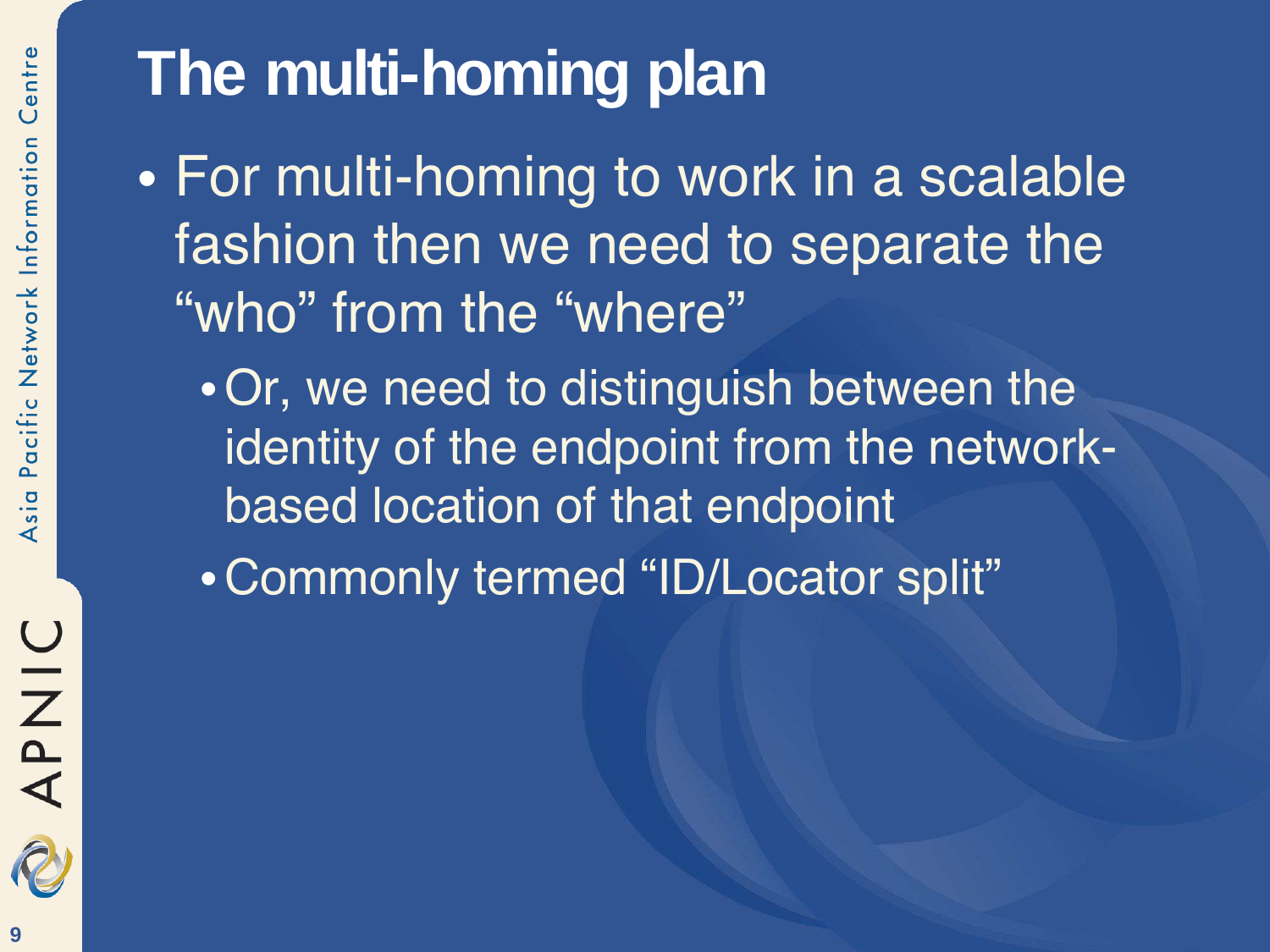# APNIC

#### **Generic approaches**

- **Insert a new level in the protocol stack** (identity element)
	- •New protocol element
- **Modify the Transport or IP layer of the protocol stack in the host**
	- Modified protocol element
- **Modify the behaviour of the host/site exit router interaction**
	- Modified forwarding architecture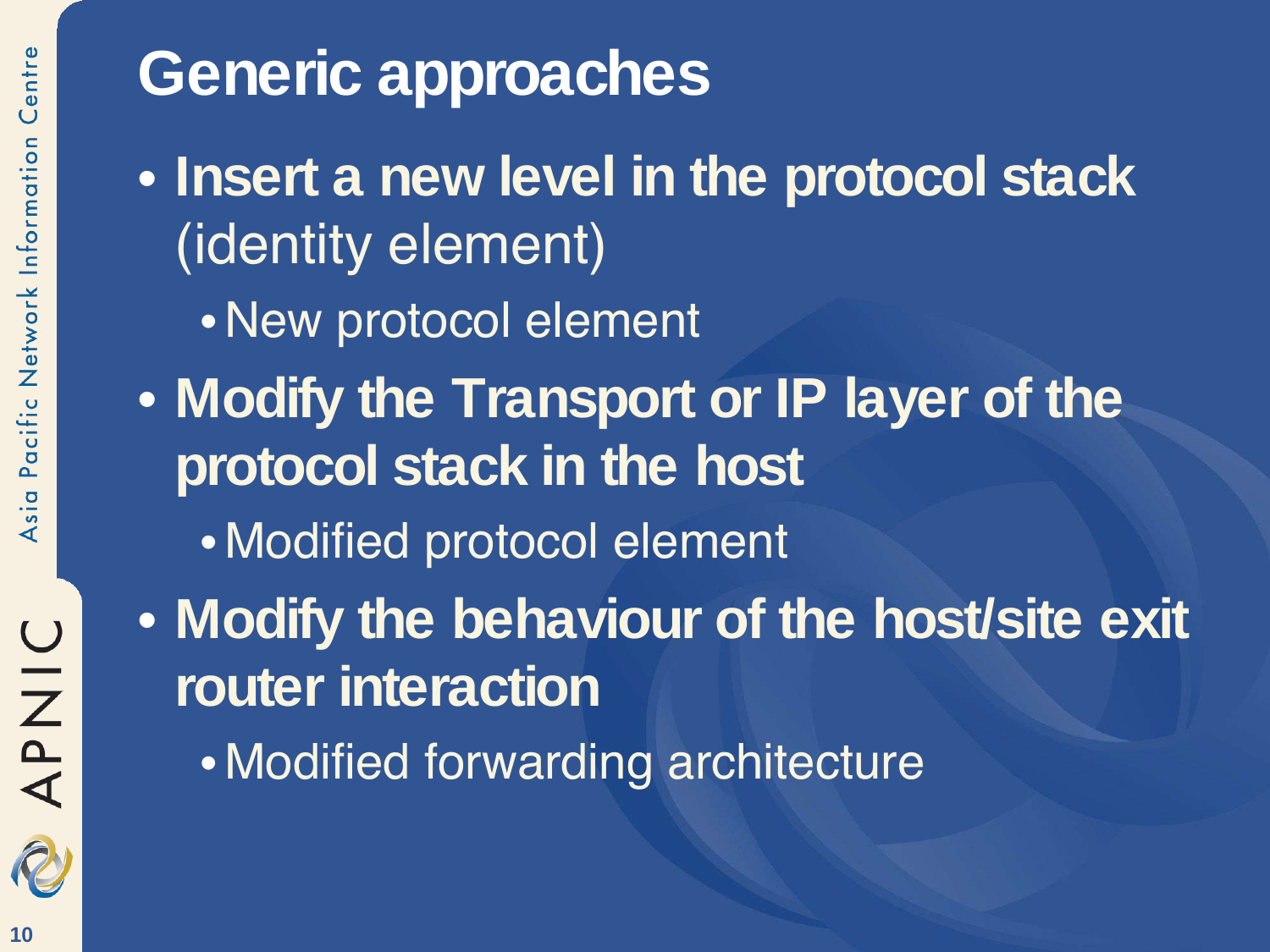#### **New protocol element**



- Define a new Protocol element that •Presents an identity-based token to the upper layer protocol
	- •Allows multiple IP address locators to be associated with the identity
	- •Allows sessions to be defined by an identity peering, and allows the lower levels to be agile across a set of locators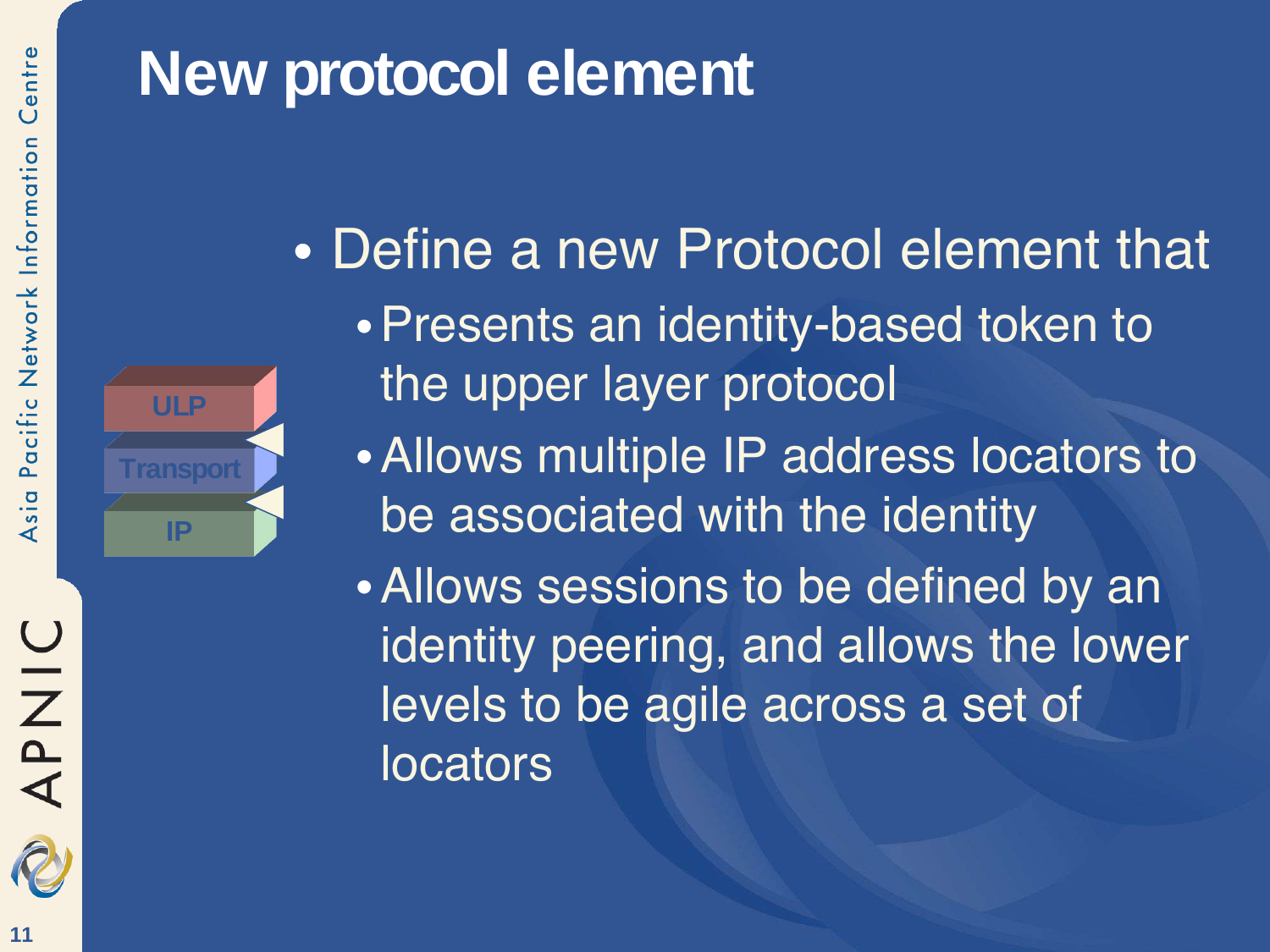#### **Benefits**

- Allow indirection between identity and location
- Provide appropriate authentication mechanisms for the right function
- Allow location addresses to reflect strict topology
- Allow identities to be persistent across location change (mobility, re-homing)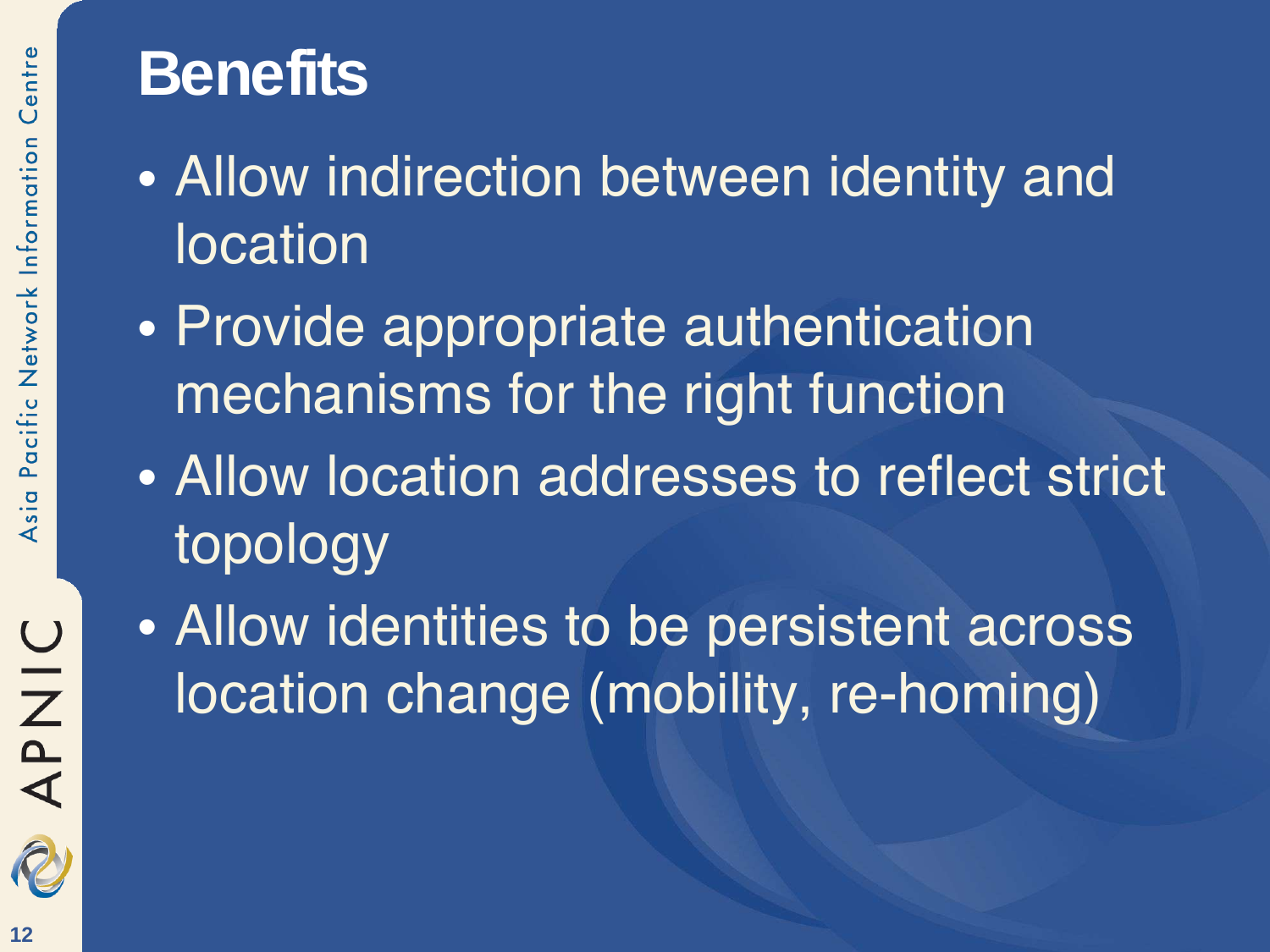#### **Identity protocol element**



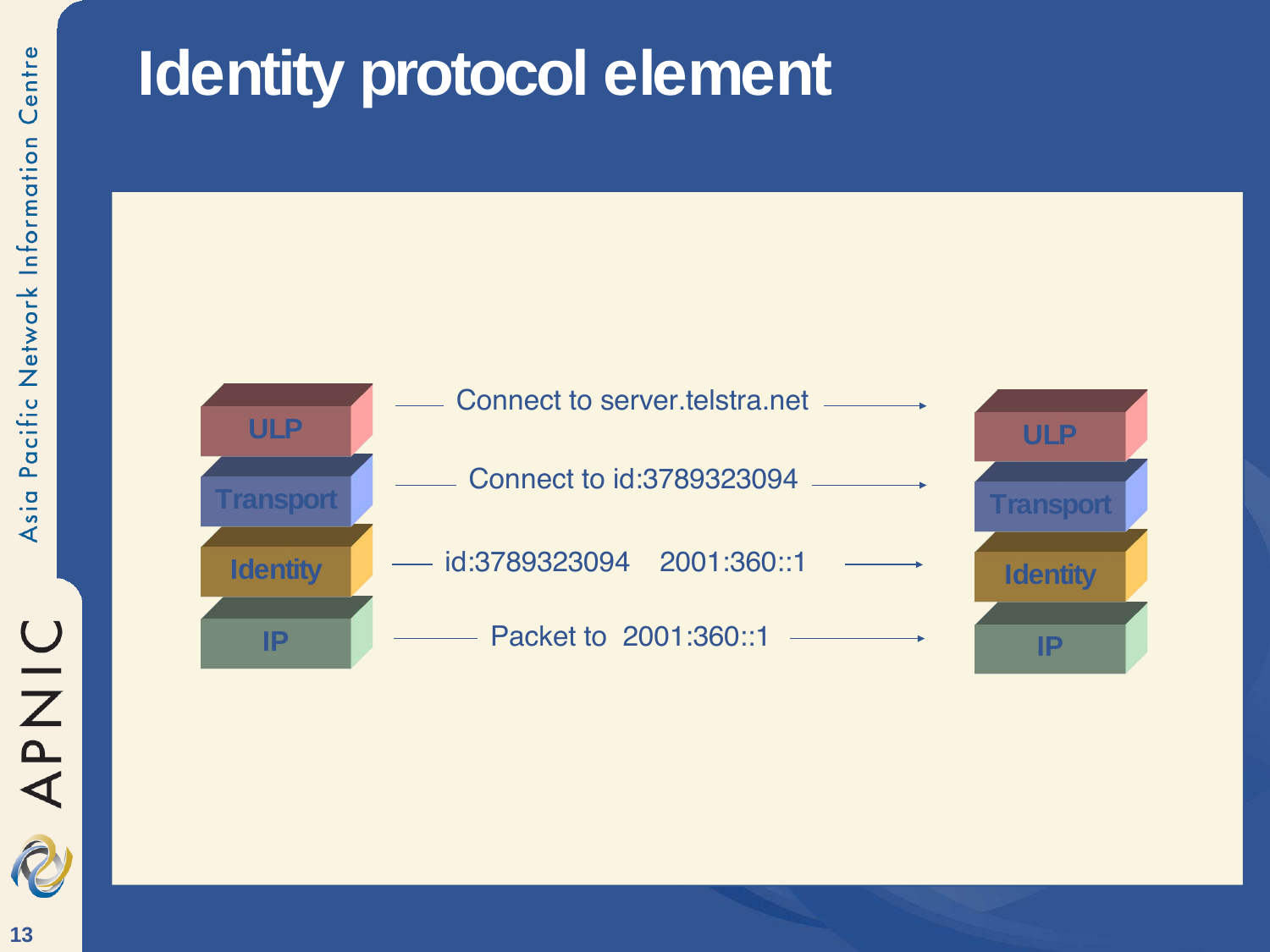#### **Protocol element implementation**

- "Conventional"
	- Add a wrapper around the upper level protocol data unit and communicate with the peer element using this "in band" space



OINAC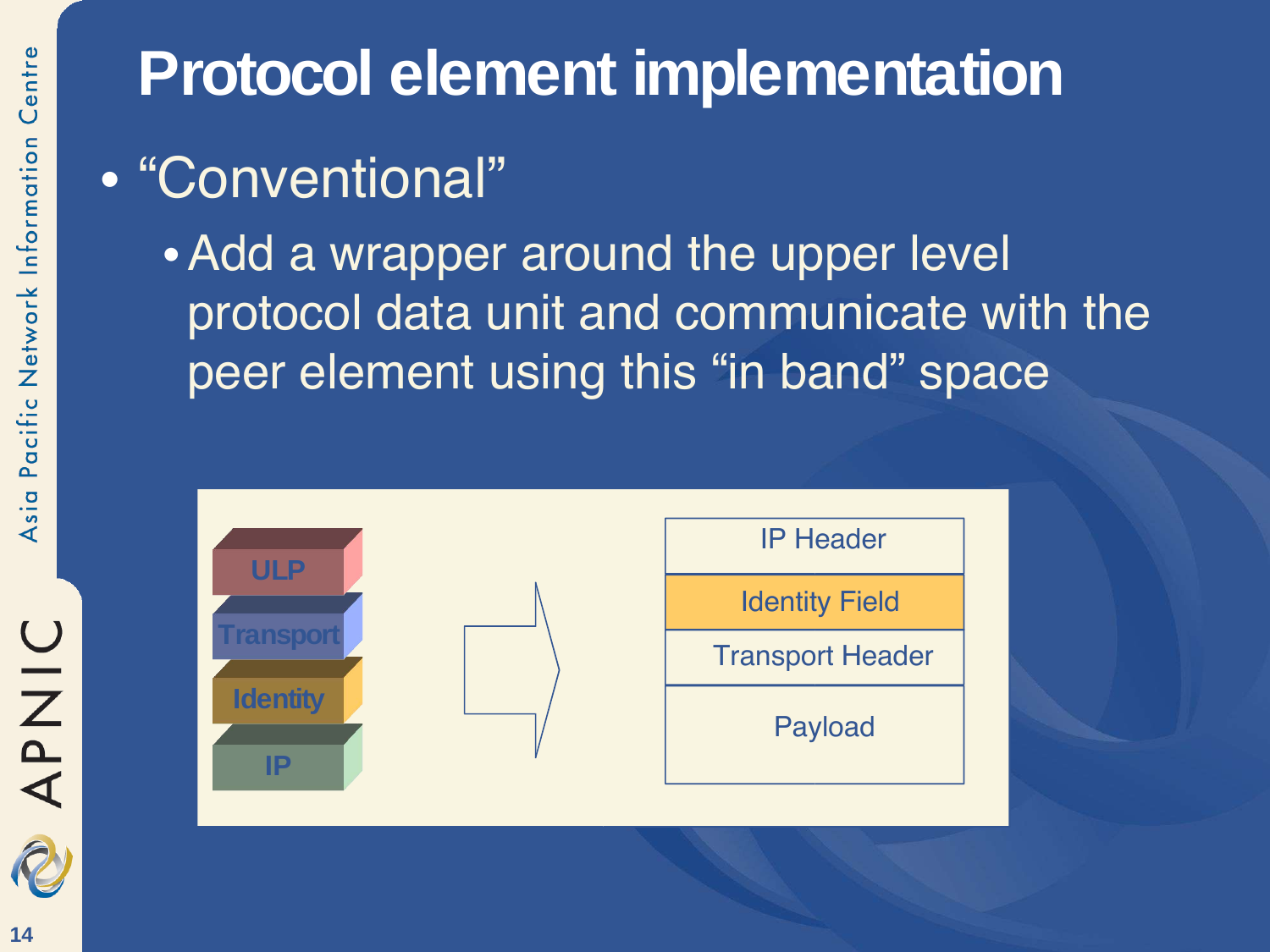#### **Protocol element implementation**

- "Out of Band"
	- •Use distinct protocol to allow the protocols element to exchange information with its peer



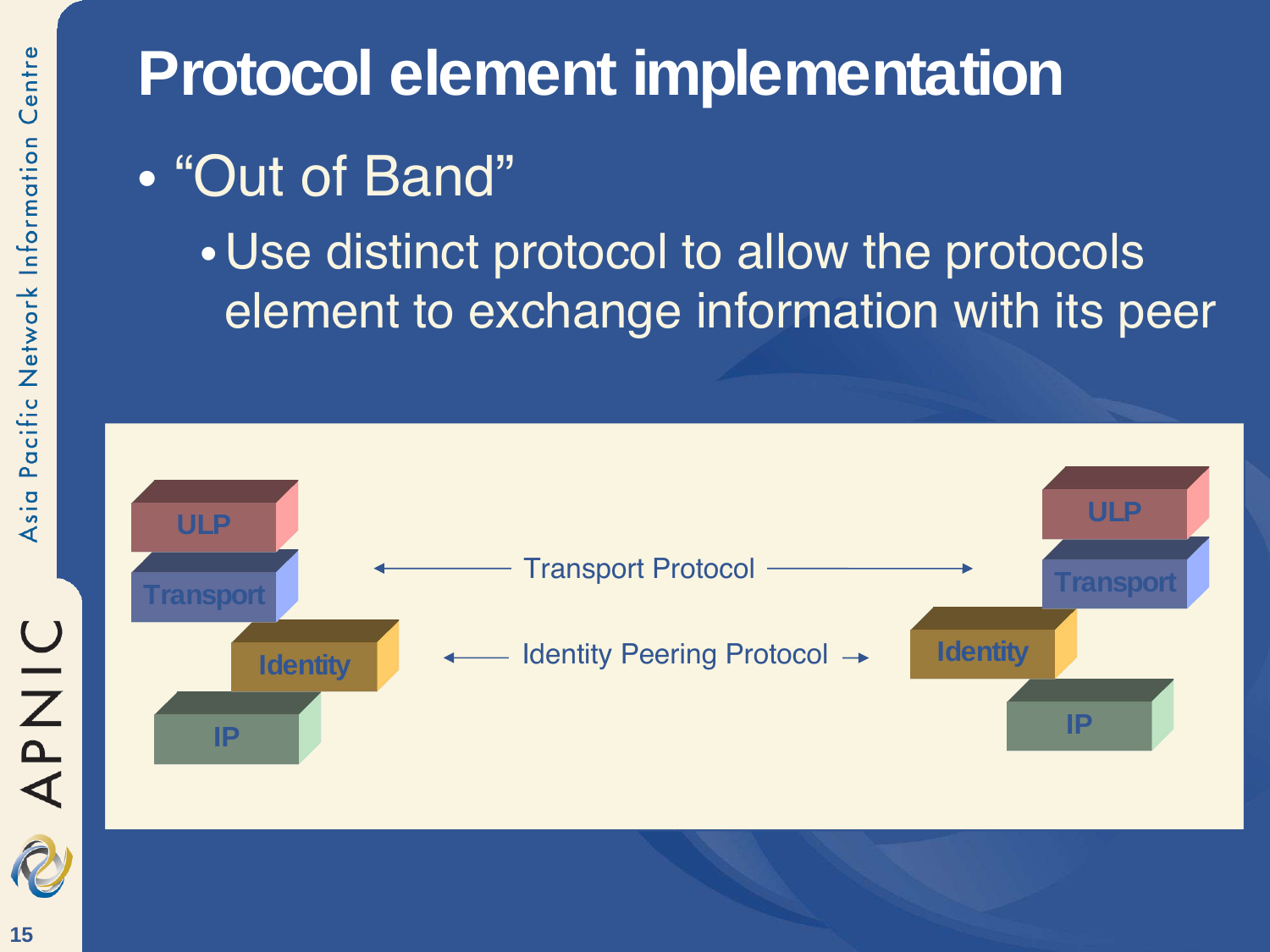#### **Protocol element implementation**

#### • "Referential"

•Use a reference to a third party point as a means of peering (e.g. DNS Identifier RRs)



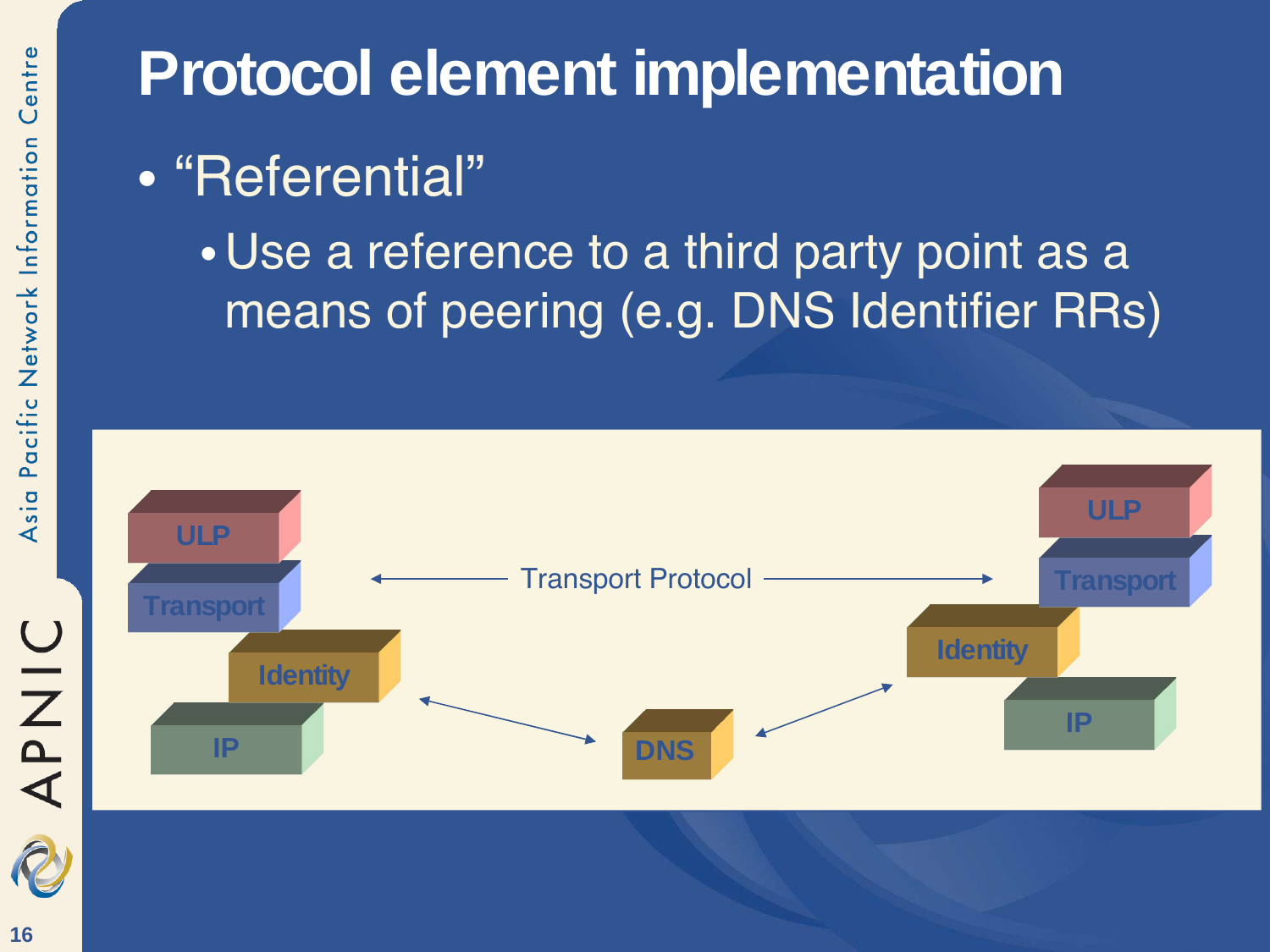#### **Modified protocol element behaviour**





- Alter the Transport Protocol to allow a number of locators to be associated with a session
	- e.g. SCTP
- Alter the IP protocol to support IPin-IP structures that distinguish between current-locator-address and persistent-locator-address • i.e. MIP6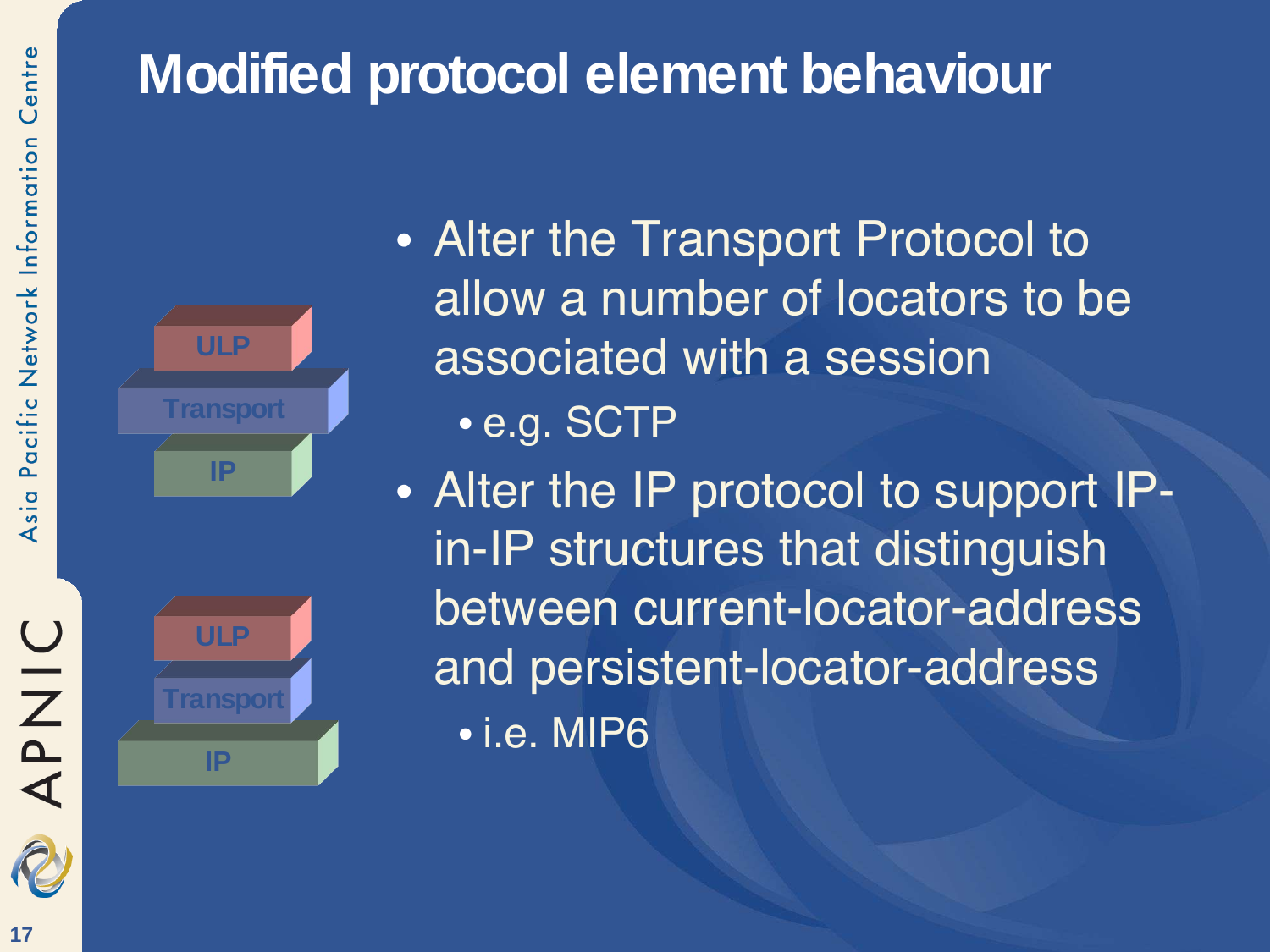#### **Modified host / router interaction**

- Modify the interaction between the host and the Site Exit router to allow
	- •Source-based routing for support of hostbased site-exit router selection
	- •Site Exit router packet header modification •Host / Site Exit Router exchange of reachability information

APNIC

2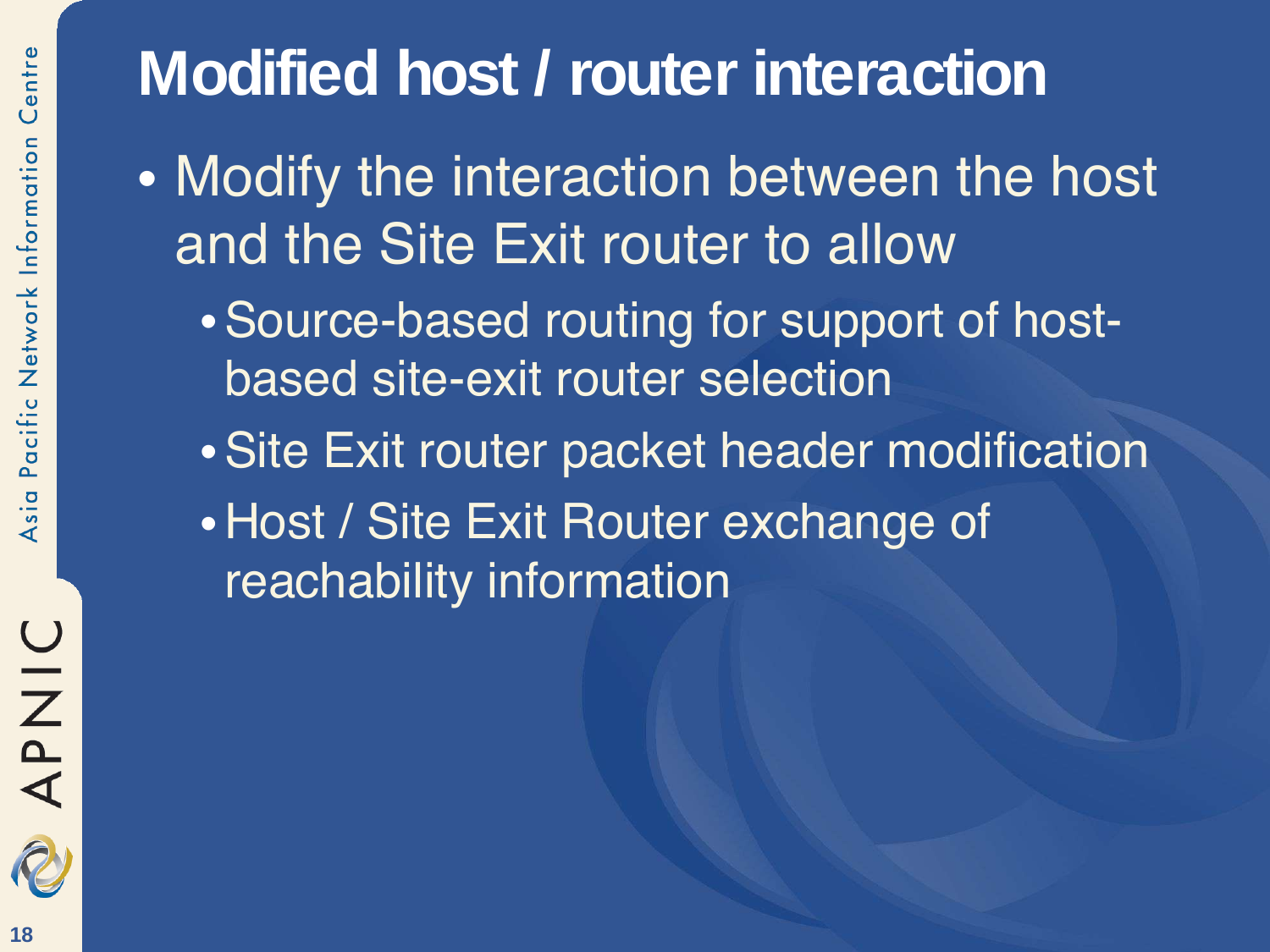#### **Identity protocol element location**

- It appears that the proposals share a common approach
	- Above the IP forwarding layer (Routing)
	- •Below IP fragmentation and IPSEC (IP Endpoint)



APNIC

2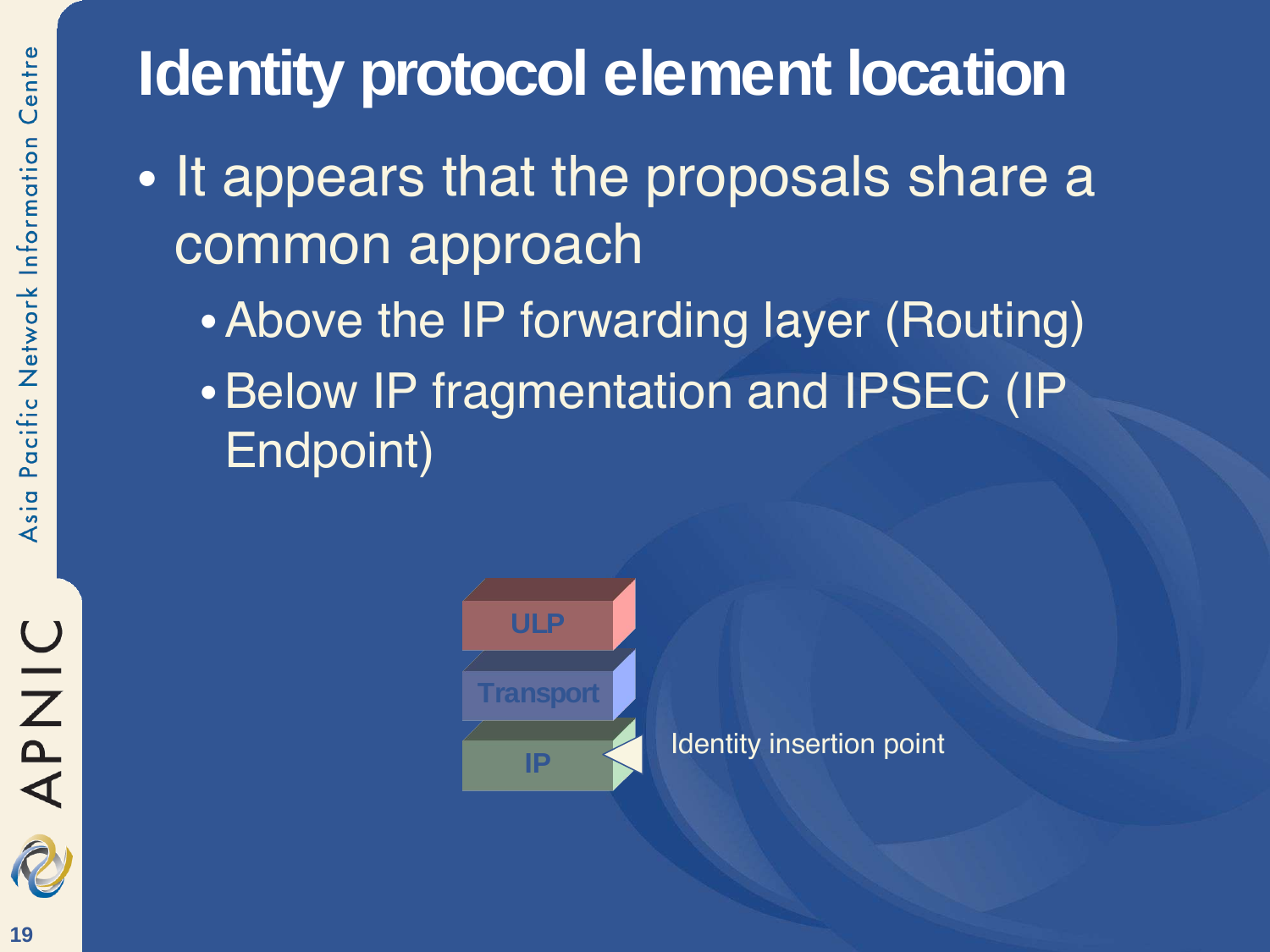#### **Proposals for an identity protocol element**

- Use identity tokens lifted from a protocol's "address space"
	- DNS, Appns, Transport manipulate an "address"
	- IP functions on "locators"
	- Stack Protocol element performs mapping
- FQDN as the identity token
	- Is this creating a circular dependency?
	- Does this impose unreasonable demands on the properties of the DNS?
- Structured token
	- What would be the unique attribute of a novel token space that distinguishes it from the above?
- Unstructured token
	- Allows for self-allocation of identity tokens (opportunistic tokens)
	- How to map from identity tokens to locators using a lookup service?

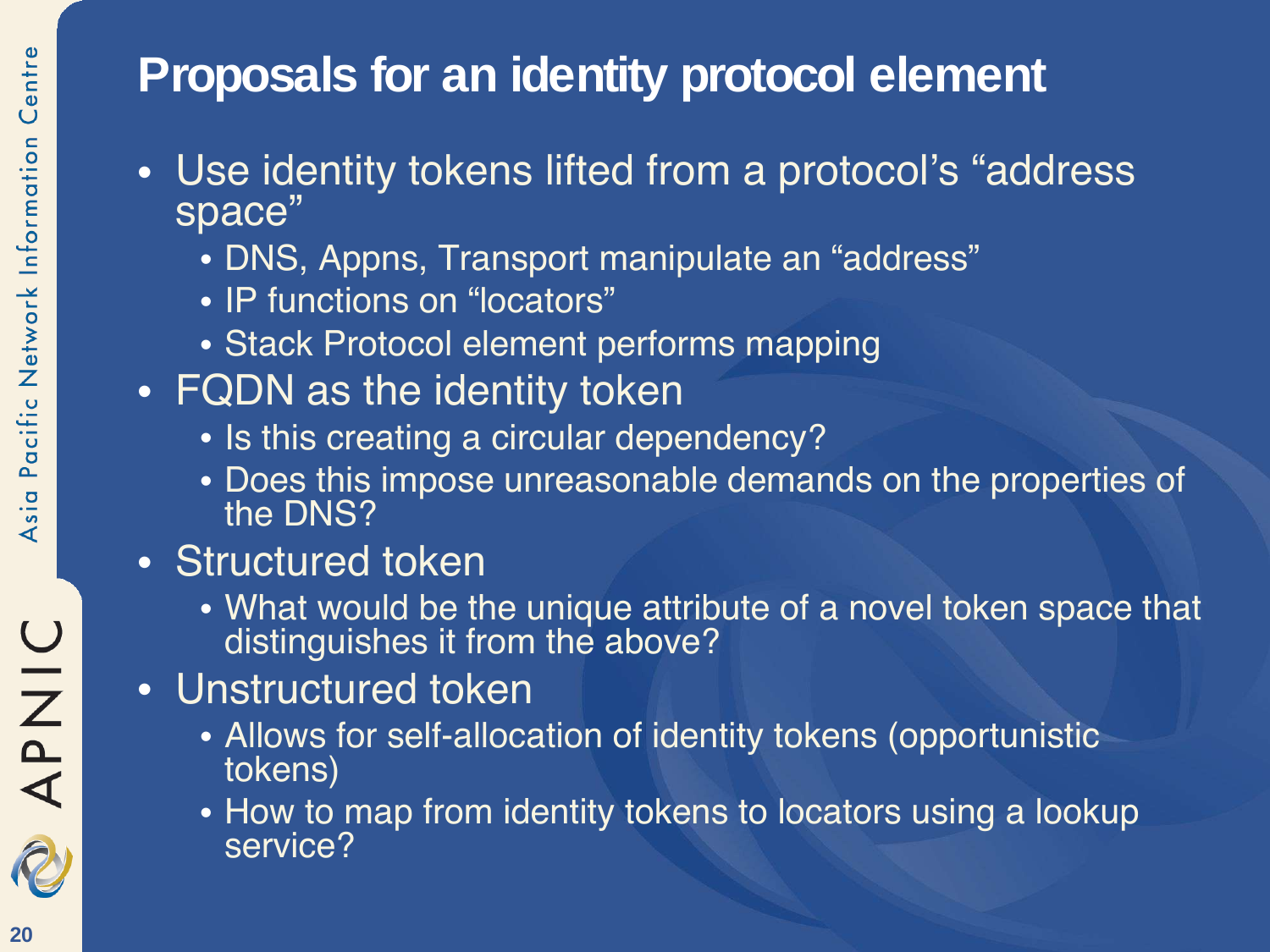## Centre Pacific Network Information Asia

## APNIC R

#### **Issues**

#### • Identity / Locator Binding domain

- Session or host?
- Dynamic or static?
- Configured or negotiated?
- Scope of identity role
	- Locator independent identity
	- Equivalence binding for multiple locators
- Locator Selection
- Application visibility of identity capability
- Scoped identities
- Identity Referrals and hand-overs
- Third party locator rewriting
- Security of the binding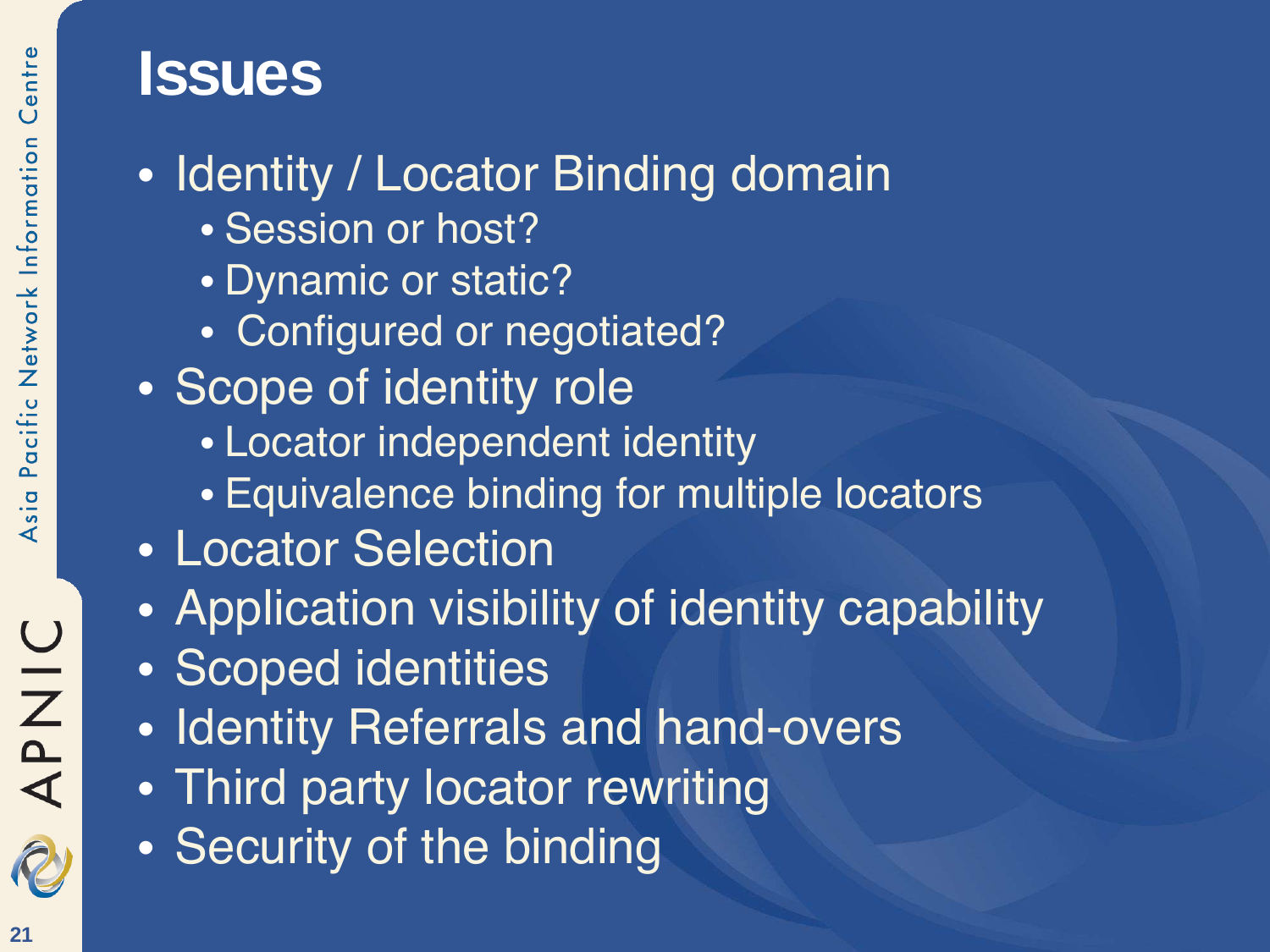### **APNIC** R

#### **Open questions**

- Are structured identity spaces a heavy weight solution to a light weight problem?
- How serious a routing problem is multihoming anyway?
- Can routing scope be a better solution than complete protocol-reengineering
- What's a practical compromise vs an engineered solution to an ill-defined problem space?
- Is per-session opportunistic identity a suitably lightweight solution?